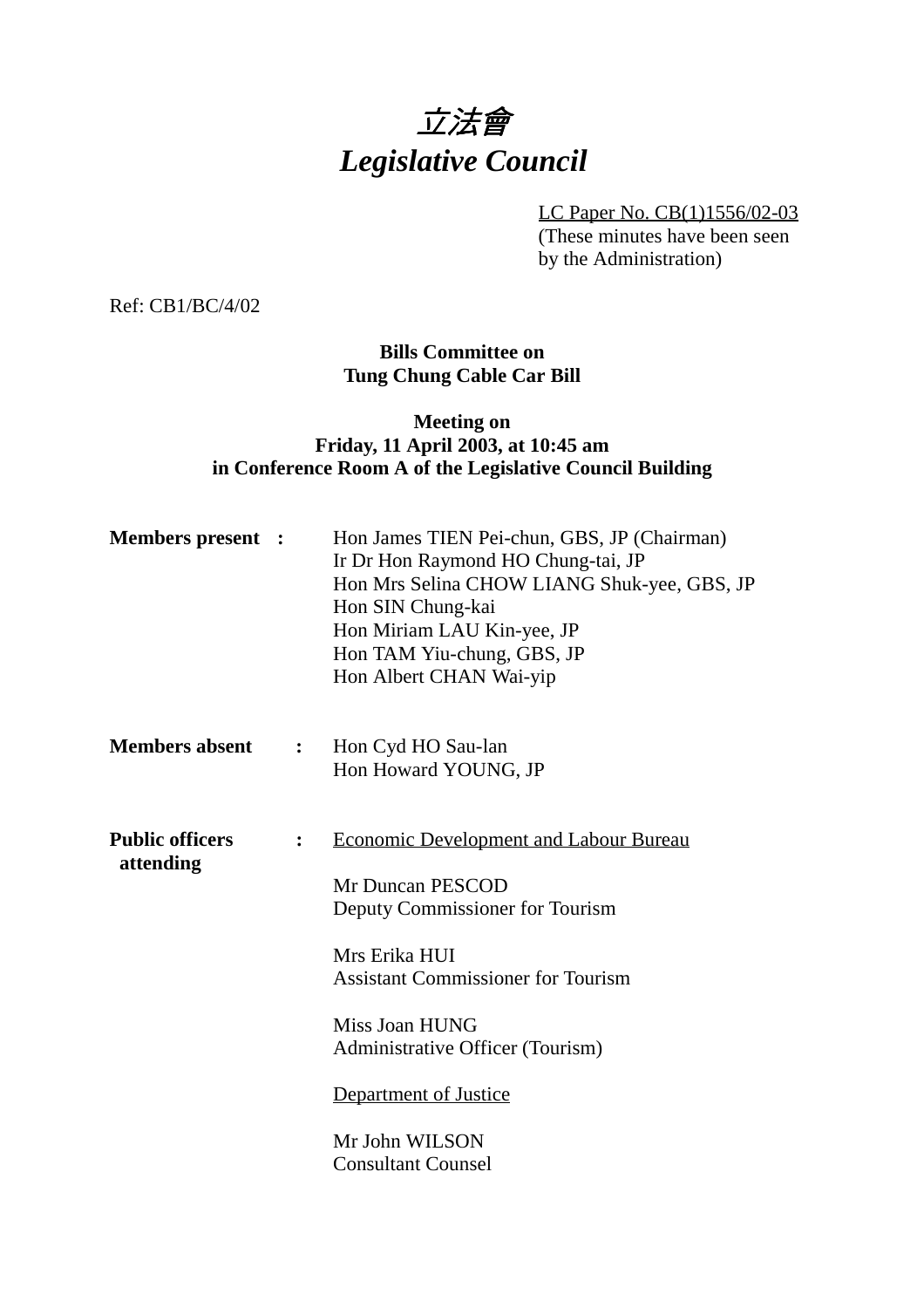|                                              |                              |                                                             | Ms Carmen CHU<br><b>Senior Government Counsel</b>                                                                                                                                                                                          |  |  |  |
|----------------------------------------------|------------------------------|-------------------------------------------------------------|--------------------------------------------------------------------------------------------------------------------------------------------------------------------------------------------------------------------------------------------|--|--|--|
|                                              |                              |                                                             | <b>Transport Department</b>                                                                                                                                                                                                                |  |  |  |
|                                              |                              |                                                             | Mr Peter LUK<br><b>Assistant Commissioner/NT</b>                                                                                                                                                                                           |  |  |  |
|                                              |                              |                                                             | Mr LEE Yan-ming<br>Chief Engineer/NT West                                                                                                                                                                                                  |  |  |  |
|                                              |                              |                                                             | <b>Territory Development Department</b>                                                                                                                                                                                                    |  |  |  |
|                                              |                              |                                                             | Mr Patrick TANG<br>Senior Engineer                                                                                                                                                                                                         |  |  |  |
|                                              | <b>Clerk in attendance :</b> |                                                             | Mr Andy LAU<br>Chief Assistant Secretary (1)2                                                                                                                                                                                              |  |  |  |
| <b>Staff in attendance</b><br>$\ddot{\cdot}$ |                              | <b>Miss Connie FUNG</b><br><b>Assistant Legal Adviser 3</b> |                                                                                                                                                                                                                                            |  |  |  |
|                                              |                              |                                                             | Ms Debbie YAU<br>Senior Assistant Secretary (1)1                                                                                                                                                                                           |  |  |  |
| <b>Action</b>                                | I                            |                                                             | <b>Confirmation of minutes and matters arising</b><br>(LC Paper No. CB(1)1416/02-03<br>Minutes<br>of<br>meeting<br>held<br>on<br>$\blacksquare$<br>31.3.2003)                                                                              |  |  |  |
|                                              |                              |                                                             | The minutes of the meeting held on 31 March 2003 were confirmed.                                                                                                                                                                           |  |  |  |
|                                              | $\mathbf{I}$                 |                                                             | <b>Meeting with the Administration</b><br>(LC Paper No. CB(1)1419/02-03(01) -<br>Information paper provided by the<br>Economic<br>Development<br>and<br>Labour Bureau in response to                                                       |  |  |  |
|                                              |                              |                                                             | issues raised at the meeting on<br>4.4.2003;<br>LC Paper No. $CB(1)1419/02-03(02)$<br>Information paper provided by the<br>$\overline{\phantom{a}}$<br>Transport Department in response<br>to issues raised at the meeting on<br>4.4.2003; |  |  |  |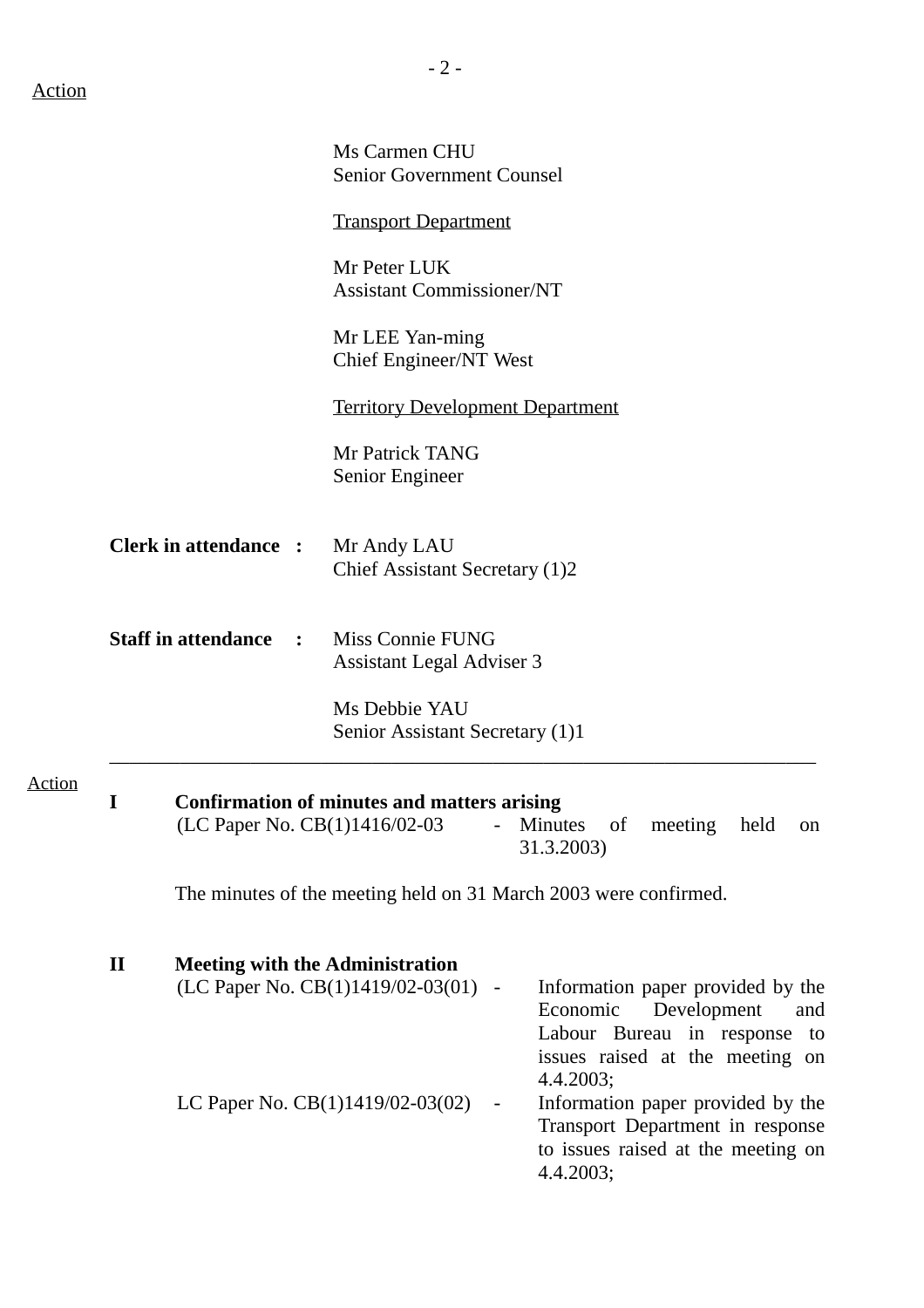| LC Paper No. CB(3)329/02-03        | - The Bill;                      |
|------------------------------------|----------------------------------|
| LC Paper No. CB(1)1094/02-03(01)   | Letter dated 5.3.2003<br>from    |
|                                    | Assistant Legal Adviser to the   |
|                                    | Administration; and              |
| LC Paper No. $CB(1)1094/02-03(02)$ | The Administration's reply dated |
|                                    | 13.3.2003 to the Assistant Legal |
|                                    | Adviser)                         |

2. The Bills Committee deliberated (Index of proceedings attached at **Annex A**).

3. The Bills Committee requested the Administration to provide further information on the following to facilitate their consideration:

- (a) to review the time limit allowed for affected land owners to claim compensation under clause 13(2) with reference to other similar legislation;
- (b) to review the time limit allowed for the Director of Lands to assess claims put forward by claimants under clause 13(4) with reference to other similar legislation; and
- (c) to review the time limit allowed for claimants to negotiate with the Director of Lands on the amount of compensation under clause 13(6) with reference to other similar legislation.

Date of next meeting

4. The Bills Committee agreed that the next two meetings would be held on Wednesday, 23 April 2003 at 2:30 pm and Monday, 28 April 2003, at 4:30 pm to continue discussion with the Administration on the Bill.

(*Post-meeting note*: The meeting scheduled to be held on 23 April 2003 was cancelled to make way for the Administration to brief Members on the economic relief measures relating to the atypical pneumonia outbreak.)

#### **III Any other business**

5. There being no other business, the meeting ended at 12:25 pm.

Council Business Division 1 Legislative Council Secretariat 30 April 2003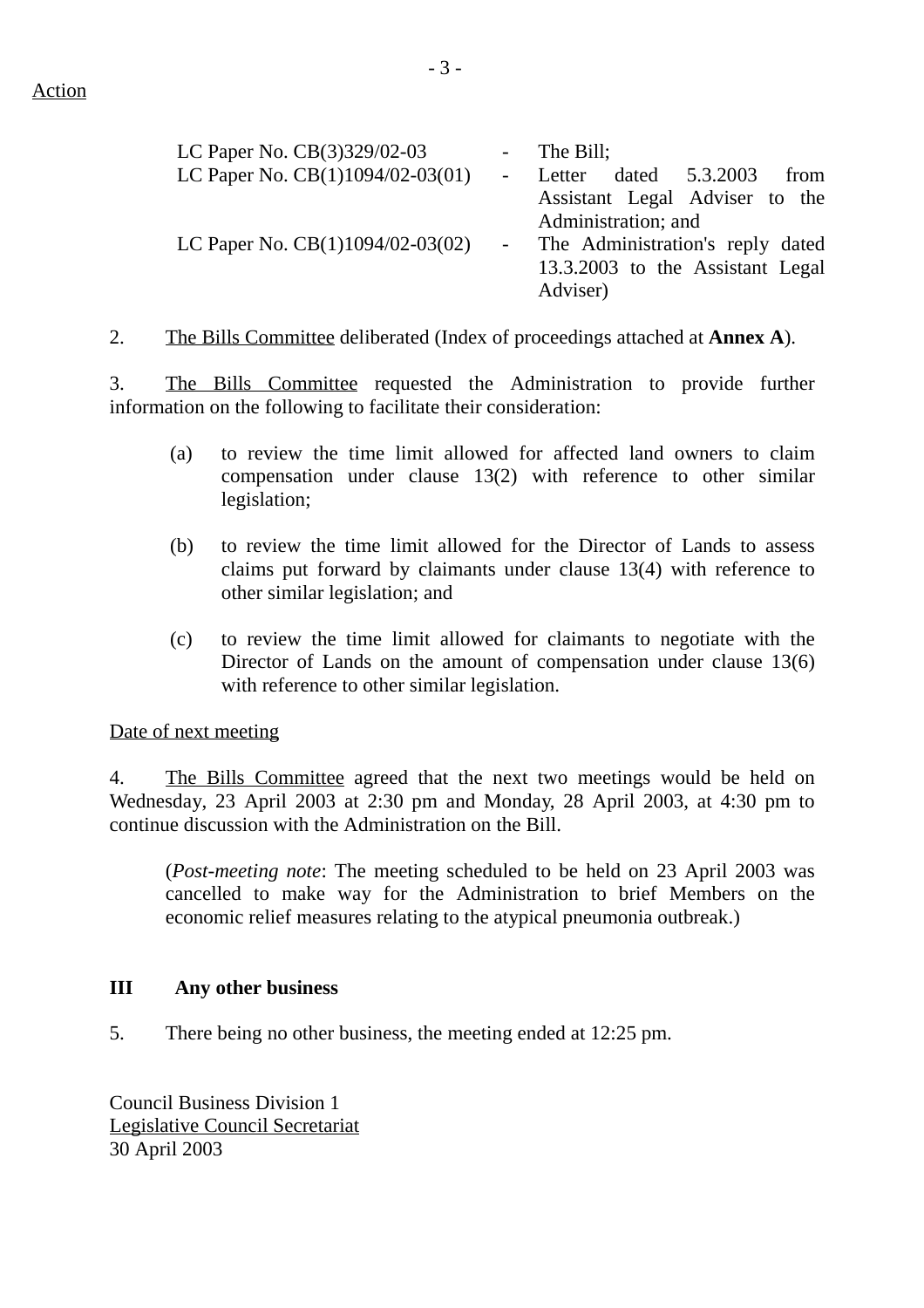#### **Proceedings of the meeting of the Bills Committee on Tung Chung Cable Car Bill Friday, 11 April 2003, at 10:45 am in Conference Room A of the Legislative Council Building**

| <b>Time</b>       | <b>Speaker</b>                                              | Subject(s)                                                                           | <b>Action</b>   |  |
|-------------------|-------------------------------------------------------------|--------------------------------------------------------------------------------------|-----------------|--|
|                   |                                                             |                                                                                      | <b>Required</b> |  |
|                   | Agenda Item I – Confirmation of minutes and matters arising |                                                                                      |                 |  |
| 000000-           | Chairman                                                    | • Welcoming remarks                                                                  |                 |  |
| 000052            |                                                             | • Confirmation of minutes of meeting on 31                                           |                 |  |
|                   |                                                             | March 2003                                                                           |                 |  |
|                   | Agenda Item II - Meeting with the Administration            |                                                                                      |                 |  |
| 000053-           | Chairman                                                    | • Members noted the Administration's papers                                          |                 |  |
| 000421            | Admin                                                       | LC Paper Nos $CB(1)1419/02-03(01)$ and                                               |                 |  |
|                   |                                                             | (02) and raised no further comments on them                                          |                 |  |
| 000422-           | Chairman                                                    | Clause-by-clause examination                                                         |                 |  |
| 000943            | Mr SIN Chung-kai                                            | Clause 1                                                                             |                 |  |
|                   | Admin                                                       | Clause 2(1) "Cable Car System"                                                       |                 |  |
|                   | Mr Albert CHAN                                              | • The phrase "including but not limited to"                                          |                 |  |
|                   | Ir Dr Raymond HO                                            | referred to minor modifications or additional                                        |                 |  |
|                   |                                                             | facilities relating to the components of the                                         |                 |  |
|                   |                                                             | "Cable Car System" as stipulated                                                     |                 |  |
|                   |                                                             | Extension of the boundaries of the Cable Car                                         |                 |  |
|                   |                                                             | System beyond Tung Chung and Ngong Ping                                              |                 |  |
|                   |                                                             | would require separate approval by the                                               |                 |  |
|                   |                                                             | Legislative Council                                                                  |                 |  |
| 000944-           | Chairman                                                    | Clause $2(1)$ "Company"                                                              |                 |  |
| 001347            | Ms Miriam LAU<br>ALA3                                       | · Proposed Committee Stage amendment                                                 |                 |  |
|                   | Admin                                                       | (CSA) to the definition of "Company" to<br>include any other company, other than MTR |                 |  |
|                   |                                                             | Corporation Limited (MTRCL) or a wholly-                                             |                 |  |
|                   |                                                             | owned subsidiary of the MTRCL designated                                             |                 |  |
|                   |                                                             | by the Secretary for Economic Development                                            |                 |  |
|                   |                                                             | and labour (the Secretary), for the purposes                                         |                 |  |
|                   |                                                             | of the Tung Chung Cable Car Ordinance                                                |                 |  |
| 001348-           | Chairman                                                    | Clause $2(1)$ "aerial ropeway"                                                       |                 |  |
| 001634            | ALA3                                                        | • Application of the Aerial Ropeways (Safety)                                        |                 |  |
|                   | Admin                                                       | Ordinance (Cap. 211) to regulate the                                                 |                 |  |
|                   | Ir Dr Raymond HO                                            | operation and safety standards of the Cable                                          |                 |  |
|                   |                                                             | Car system and no amendment to the                                                   |                 |  |
|                   |                                                             | Ordinance was necessary for the purposes of                                          |                 |  |
|                   |                                                             | the Tung Chung Cable Car project                                                     |                 |  |
| 001635-<br>001757 | Chairman<br>ALA3                                            | Clause 2(1) "commercial GFA"                                                         |                 |  |
| 001758-           | Chairman                                                    | Clause $2(1)$ "franchise period"                                                     |                 |  |
| 002233            | Ms Miriam LAU                                               | • Commencement date of the 30-year franchise                                         |                 |  |
|                   | Admin                                                       | period would be the date when the                                                    |                 |  |
|                   | Mr SIN Chung-kai                                            | construction works for the Cable Car System                                          |                 |  |
|                   | Mr TAM Yiu-chung                                            | actually commenced. The planning target                                              |                 |  |
|                   |                                                             | was July 2003                                                                        |                 |  |
|                   |                                                             | • Any extension of the franchise period, except                                      |                 |  |
|                   |                                                             | for the grounds specified under clause $4(3)$ ,                                      |                 |  |
|                   |                                                             | would require separate approval by the                                               |                 |  |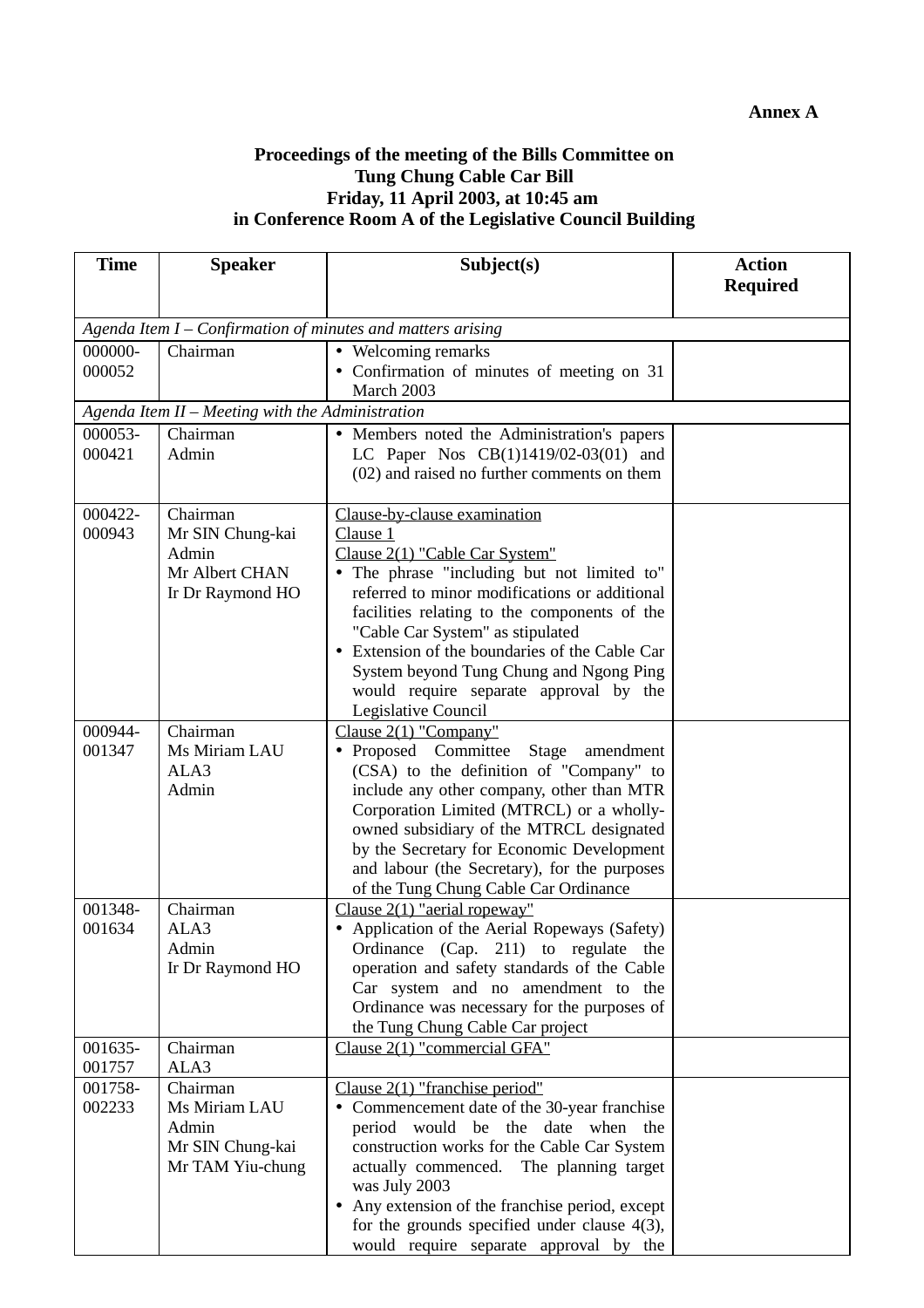| <b>Time</b>       | <b>Speaker</b>            | Subject(s)                                                                                         | <b>Action</b>   |
|-------------------|---------------------------|----------------------------------------------------------------------------------------------------|-----------------|
|                   |                           |                                                                                                    | <b>Required</b> |
|                   |                           | Legislative Council                                                                                |                 |
|                   |                           | • Possibility of granting the management right<br>of the Cable Car system to MTRCL after the       |                 |
|                   |                           | expiry of the franchise period instead of                                                          |                 |
|                   |                           | granting an extension of the franchise period                                                      |                 |
|                   |                           | to the Company                                                                                     |                 |
| 002234-           | Chairman                  | Clause $2(1)$ "discharge date"                                                                     |                 |
| 002506            | Admin                     | Guarantee agreement would be required for a<br>$\bullet$<br>wholly-owned subsidiary of MTRCL if it |                 |
|                   |                           | was designated as a Company for the                                                                |                 |
|                   |                           | purposes of the Tung Chung Cable Car                                                               |                 |
|                   |                           | Ordinance                                                                                          |                 |
| 002507-           | Chairman                  | Clause $2(2)$                                                                                      |                 |
| 002612            | ALA3<br>Admin             | · Designation of "a Company" in Gazette<br>notice under clause $2(2)$ was not subsidiary           |                 |
|                   |                           | legislation                                                                                        |                 |
| 002613-           | Chairman                  | Clause 2(1) "Project"                                                                              |                 |
| 002930            | Admin                     | • CSA to the definition of "Project"                                                               |                 |
| 002931-           | Chairman                  | Clause $2(4)$                                                                                      |                 |
| 003046            | Admin                     | • CSA to clause $2(4)$                                                                             |                 |
| 003047-           | Chairman                  | New clause $2(6)$                                                                                  |                 |
| 003144            | Admin                     | • CSA to include a new clause to define the                                                        |                 |
|                   | ALA3                      | meaning of "wholly-owned subsidiary" in                                                            |                 |
| 003145-           | Chairman                  | line with the Company Ordinance (Cap. 32)<br>Clause 3                                              |                 |
| 003921            | Mr SIN Chung-kai          | • Concern about the discretionary power                                                            |                 |
|                   | Admin                     | granted to the Secretary to vary the                                                               |                 |
|                   | Ir Dr Raymond HO          | boundaries of the Cable Car System area or                                                         |                 |
|                   |                           | the route projection area, and whether such                                                        |                 |
|                   |                           | variation would be published in the Gazette<br>as subsidiary legislation subject to scrutiny       |                 |
|                   |                           | by the Legislative Council                                                                         |                 |
|                   |                           | • Definition of the Cable Car System area and                                                      |                 |
|                   |                           | public facilities such as sewage treatment                                                         |                 |
|                   |                           | plant, electricity and water supply systems<br>fell outside the boundaries of the area             |                 |
| 003922-           | Chairman                  | Clause 4                                                                                           |                 |
| 004512            | Ms Miriam LAU             | • Defence provision for MTRCL to seek                                                              |                 |
|                   | Admin                     | extension of the franchise due to the delay in                                                     |                 |
|                   |                           | the completion of the construction works or                                                        |                 |
|                   |                           | the commencement of service of the Cable<br>Car System                                             |                 |
| 004513-           | Chairman                  | Clause 5                                                                                           |                 |
| 004824            | Admin                     | • Provisions to reflect certain restrictions on                                                    |                 |
|                   |                           | the Company designated for the purposes of                                                         |                 |
|                   |                           | the Tung Chung Cable Car Ordinance<br>relating to assignment or other disposal of                  |                 |
|                   |                           | franchise rights and obligations                                                                   |                 |
| 004825-           | Chairman                  | Clauses 6 and 7                                                                                    |                 |
| 004924            |                           |                                                                                                    |                 |
| 004925-<br>005155 | Chairman<br>Ms Miriam LAU | Clause 8                                                                                           |                 |
|                   | Admin                     | • Right to occupy the commercial gross floor<br>area (GFA) and to operate vehicle parking          |                 |